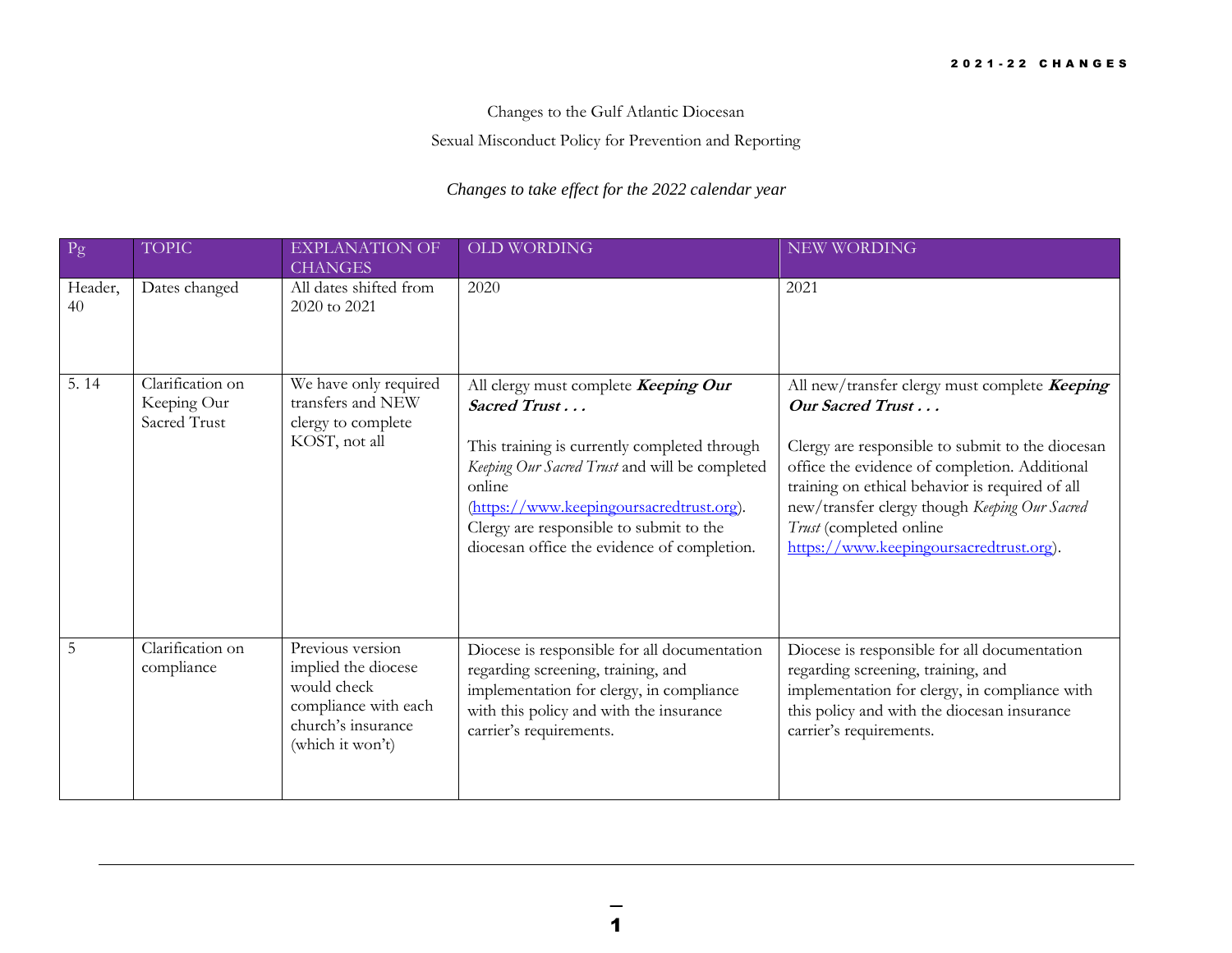| Pg                      | <b>TOPIC</b>                   | <b>EXPLANATION OF</b><br><b>CHANGES</b>                                              | <b>OLD WORDING</b>                                                                                                                                                                                                                                                                                                                                                                                                                                                                                                                                                                                                                                                   | <b>NEW WORDING</b>                                                                                                                                                                                                                                                                                                                                                                                                                                                                                                                                                                                                                                 |
|-------------------------|--------------------------------|--------------------------------------------------------------------------------------|----------------------------------------------------------------------------------------------------------------------------------------------------------------------------------------------------------------------------------------------------------------------------------------------------------------------------------------------------------------------------------------------------------------------------------------------------------------------------------------------------------------------------------------------------------------------------------------------------------------------------------------------------------------------|----------------------------------------------------------------------------------------------------------------------------------------------------------------------------------------------------------------------------------------------------------------------------------------------------------------------------------------------------------------------------------------------------------------------------------------------------------------------------------------------------------------------------------------------------------------------------------------------------------------------------------------------------|
| 6, 10,<br>19, 20,<br>40 | Approval of policy             | Changed language to<br>reflect Diocesan<br>Council approves, not<br>Joint Leadership | Example: The Bishop, in consultation with<br>diocesan staff and Joint Leadership, is<br>responsible for the creation and<br>promulgation of the diocesan Sexual<br>Misconduct Policy for Prevention and<br>Reporting, in accordance with the Canons of<br>the Diocese.<br>The Joint Leadership will annually update<br>and revise the Policy in light of practical<br>experiences, medical and other scholarly<br>research, legal developments, and other<br>relevant considerations.<br>The Rector has overall responsibility for the<br>administration of this Policy within the<br>church he/she leads and for providing all<br>reports requested by the Diocese. | The Bishop, in consultation with diocesan staff<br>and Diocesan Council, is responsible for the<br>creation and promulgation of the diocesan Sexual<br>Misconduct Policy for Prevention and Reporting,<br>in accordance with the Canons of the Diocese.<br>The Diocesan Council will annually update and<br>revise the Policy in light of practical experiences,<br>medical and other scholarly research, legal<br>developments, and other relevant considerations.<br>The Rector has overall responsibility for the<br>administration of this Policy within the church<br>he/she leads and for providing all reports<br>requested by the Diocese. |
| 9, 14,<br>32, 40,<br>45 | Clarification on<br>Appendix E | It was unclear whether<br>the Addendum was<br>optional (it is).                      | This document is provided to the churches<br>and congregations in the GAD to use in<br>addition to an individual addendum to this<br>policy designed specifically for the individual<br>church or congregation (see Appendix E)<br>Once the addendum is finalized and signed<br>by the Rector and Senior Warden, a copy<br>shall<br>be<br>sent<br>the<br>diocesan<br>to<br>administrator.                                                                                                                                                                                                                                                                            | This document is provided to the churches and<br>congregations in the GAD to use in addition to an<br>individual addendum to this policy designed<br>specifically for the individual church or<br>congregation (see Appendix E, optional) If a<br>church utilizes the addendum (optional), it must be<br>signed by the Rector and Senior Warden and then a<br>copy should be sent to the diocesan<br>administrator.                                                                                                                                                                                                                                |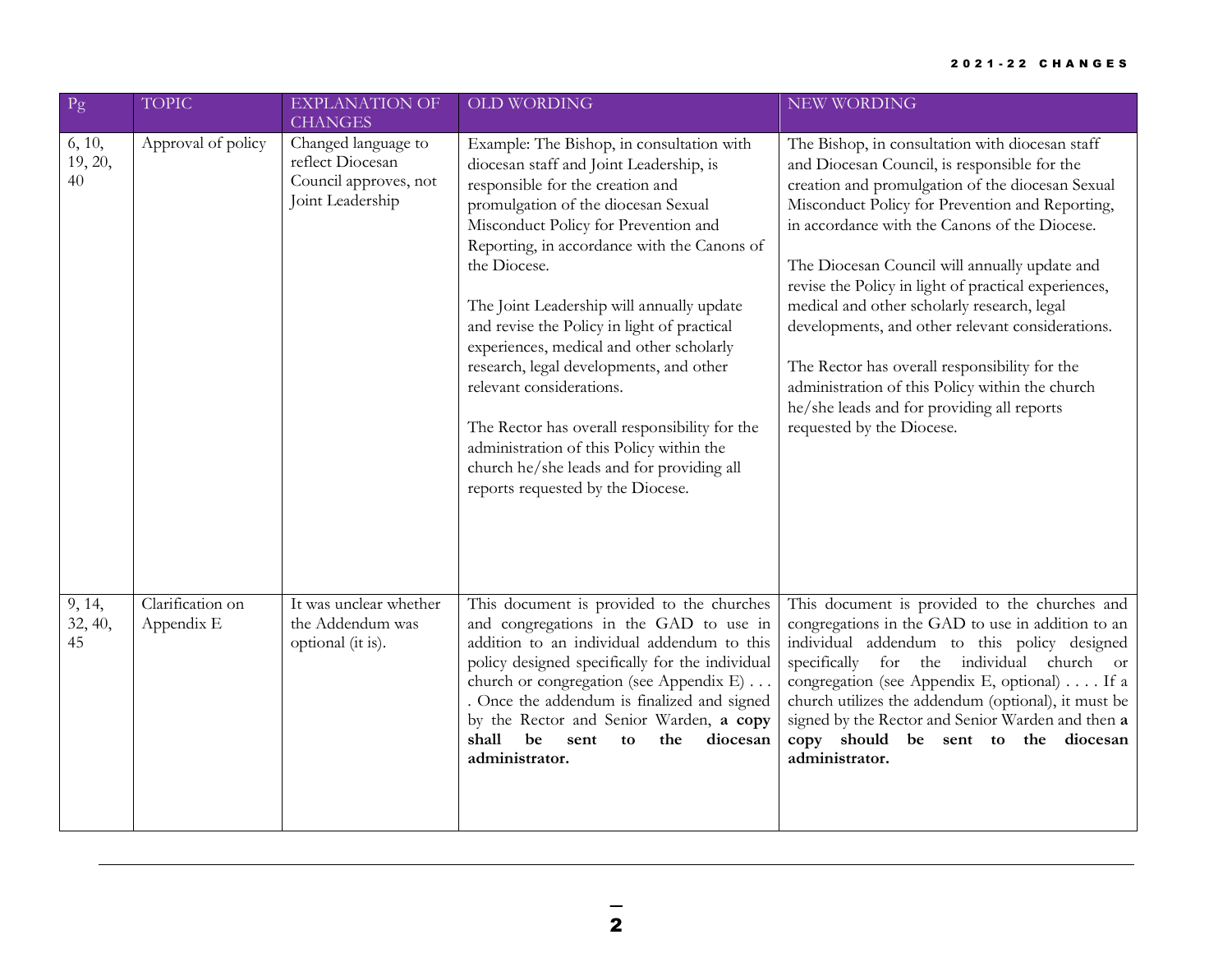| Pg                                  | <b>TOPIC</b>                                                            | <b>EXPLANATION OF</b><br><b>CHANGES</b>                                                                                                                                            | <b>OLD WORDING</b>                                                                                                                                                                                                                                                                                                                                                                 | NEW WORDING                                                                                                                                                                                                                                                                                                                         |
|-------------------------------------|-------------------------------------------------------------------------|------------------------------------------------------------------------------------------------------------------------------------------------------------------------------------|------------------------------------------------------------------------------------------------------------------------------------------------------------------------------------------------------------------------------------------------------------------------------------------------------------------------------------------------------------------------------------|-------------------------------------------------------------------------------------------------------------------------------------------------------------------------------------------------------------------------------------------------------------------------------------------------------------------------------------|
| 11, 12,<br>15, 16,<br>27, 29,<br>31 | Clarification of<br>language<br>Regarding gender                        | Changed all instances<br>of gender to biological<br>sex due to gender<br>fluidity and self-<br>identification issues in<br>today's culture                                         | Staff members, clergy, and volunteers<br>should strive to keep verbal interactions<br>encouraging, constructive, and mindful of<br>their mission, avoiding sexually-oriented<br>communication. If available, same gender<br>counseling of participants is recommended to<br>minimize these risks.                                                                                  | Staff members, clergy, and volunteers should<br>strive to keep verbal interactions encouraging,<br>constructive, and mindful of their mission,<br>avoiding sexually-oriented communication. If<br>available, counseling in pairs by same biological sex<br>of participants is recommended to minimize these<br>risks.               |
| 13, 22                              | Clarify who gets<br>background checks<br>vs Oxford<br>background checks | It was not clear if<br>employees needed<br>Oxford background<br>checks                                                                                                             | It is also necessary that congregations and<br>diocesan institutions conduct equivalent<br>background checks of all employees in<br>diocesan institutions, programs, and<br>congregations, prior to employment in<br>compliance with their insurance carrier's<br>requirements.                                                                                                    | Employee background checks (non-Oxford, but<br>classified as Level II or higher) should also be<br>conducted by congregations and diocesan<br>institutions conduct for all employees in diocesan<br>institutions, programs, and congregations, prior to<br>employment in compliance with their insurance<br>carrier's requirements. |
| $17, 34-$<br>35                     | Report to bishop<br>second, behind<br>state authorities                 | It was not clear that<br>reports of abuse by<br>clergy regarding<br>children or vulnerable<br>adults should be<br>reported to state<br>authorities first.                          | Allegations involving clergy or diocesan<br>employees:                                                                                                                                                                                                                                                                                                                             | Allegations involving clergy or diocesan employees<br>(following any required reporting to state<br>authorities):<br>1.<br>All reports of abuse of children or<br>vulnerable adults must be reported immediately.<br>It is not the listener's job to investigate or verify.<br>Report to authorities and let them investigate.      |
| 23, 40                              | Defined lead<br>volunteer/teacher                                       | The parenthetical<br>statement regarding<br>non-lead volunteers<br>was unnecessary and<br>caused confusion; all<br>regular volunteers in<br>youth activities should<br>be screened | It is also necessary for congregations and<br>diocesan institutions to conduct equivalent<br>background checks of all volunteers who<br>regularly supervise youth activities (this does<br>not apply to non-lead teachers/volunteers) in<br>diocesan institutions, programs, and<br>congregations, prior to serving, in compliance<br>with their insurance carrier's requirements. | It is also necessary for congregations and diocesan<br>institutions to conduct equivalent background<br>checks of all volunteers who regularly supervise<br>youth activities in diocesan institutions, programs,<br>and congregations, prior to serving, in compliance<br>with their insurance carrier's requirements.              |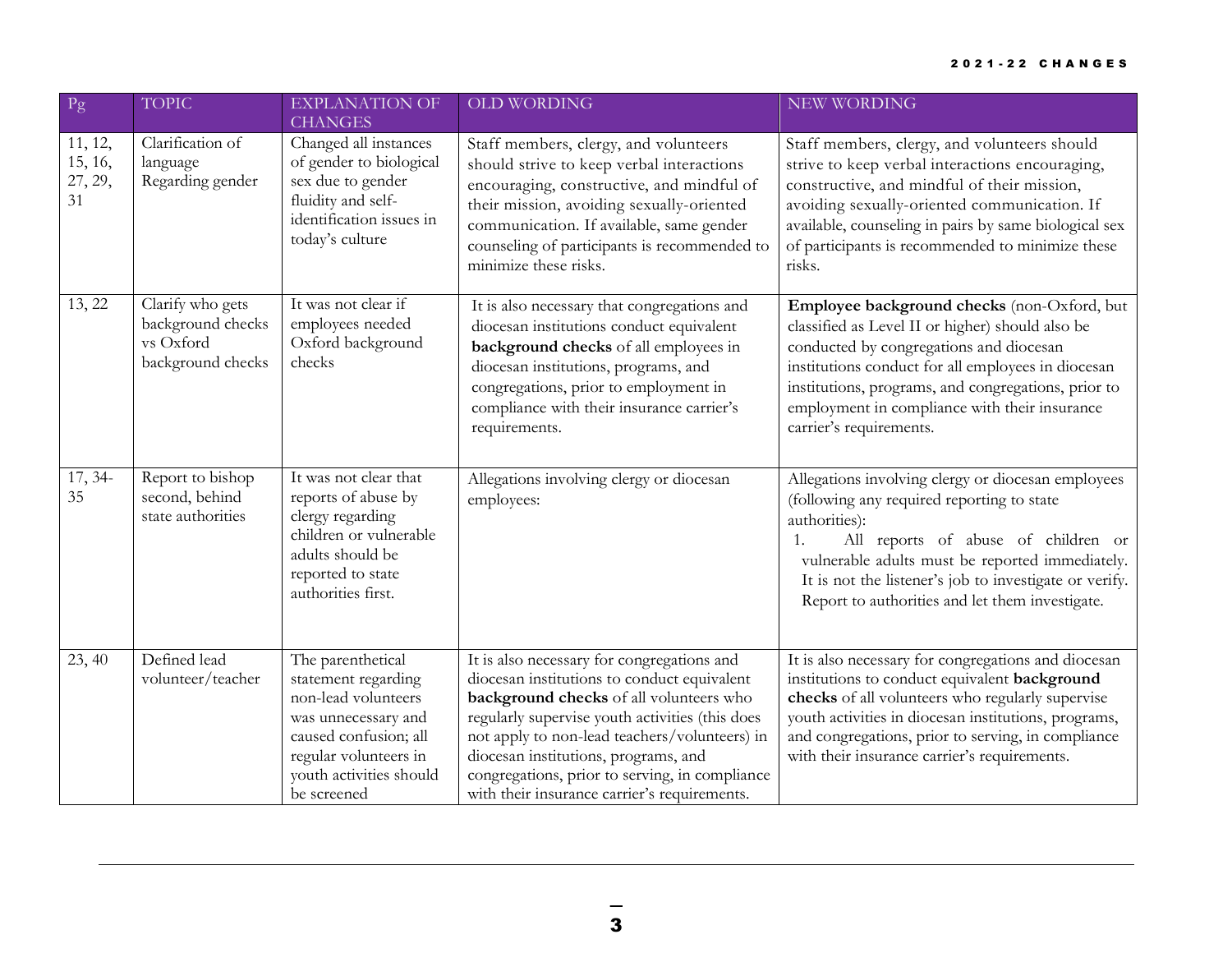## 2 0 2 1 - 2 2 C H A N G E S

| $\mathbf{P}\mathbf{g}$ | <b>TOPIC</b>                                                                                              | <b>EXPLANATION OF</b><br><b>CHANGES</b>                                                                                                                                                                                                                                                                                 | <b>OLD WORDING</b>                                                                                                                                                                                                                                                                                                                                             | NEW WORDING                                                                                                                                                                                                                                                                                                               |
|------------------------|-----------------------------------------------------------------------------------------------------------|-------------------------------------------------------------------------------------------------------------------------------------------------------------------------------------------------------------------------------------------------------------------------------------------------------------------------|----------------------------------------------------------------------------------------------------------------------------------------------------------------------------------------------------------------------------------------------------------------------------------------------------------------------------------------------------------------|---------------------------------------------------------------------------------------------------------------------------------------------------------------------------------------------------------------------------------------------------------------------------------------------------------------------------|
| 23, 31                 | Requirements for<br>Camp leadership<br>training                                                           | It was not clear how<br>often a church would<br>need to hold an<br>overnight event to be<br>required to take the<br>Camp training (as<br>opposed to the usual<br>training); 2 is not<br>necessarily frequent,<br>but hosting overnight<br>events is a high-risk<br>activity so it is wise to<br>require this extra step | The leader from any church offering<br>overnight events, trips, and camps, as well as<br>diocesan sponsored Camp Directors, should<br>complete Ministry Safe Camp Leadership<br>Training every two years.                                                                                                                                                      | The leader from any church offering regular<br>(approximately 2+ per year) overnight events, trips,<br>and camps, as well as diocesan sponsored Camp<br>Directors, should complete Ministry Safe Camp<br>Leadership Training every two years.                                                                             |
| 33                     | Fixed ratios                                                                                              | The ratios for toddlers<br>was incorrect                                                                                                                                                                                                                                                                                | <b>Infants:</b> 2 adults for up to 8<br>$\circ$<br>Young toddlers: 2 adults for up to<br>$\circ$<br>12<br>2 and 3 years: 2 adults for up to 20<br>$\circ$<br>(age 2) and $30$ (age 3)<br>4 years: 2 adults for up to 20<br>$\circ$<br>School age: 2 adults for up to 40<br>$\circ$<br>Mixed age group: ratio for the<br>$\circ$<br>youngest child in the group | <b>Infants:</b> 2 adults for up to 8<br>$\circ$<br>Young toddlers: 2 adults for up to 12<br>$\circ$<br>2 and 3 years: 2 adults for up to 16<br>$\circ$<br>4 years: 2 adults for up to 20<br>O<br>School age: 2 adults for up to 40<br>$\circ$<br>Mixed age group: ratio for the youngest<br>$\circ$<br>child in the group |
| 37                     | Asterisks missing                                                                                         | There were 2 forms on<br>page 37 that are<br>required but they were<br>missing asterisks                                                                                                                                                                                                                                |                                                                                                                                                                                                                                                                                                                                                                | Added asterisks to Appendix A and E                                                                                                                                                                                                                                                                                       |
| 38                     | Directions missing<br>for those churches<br>that have sections<br>of the policy not<br>applicable to them | Added directions to opt<br>out                                                                                                                                                                                                                                                                                          | Finally, we certify the following have been<br>completed:                                                                                                                                                                                                                                                                                                      | Finally, we certify the following have been<br>completed; if you are unable to, please explain why<br>on the next page:                                                                                                                                                                                                   |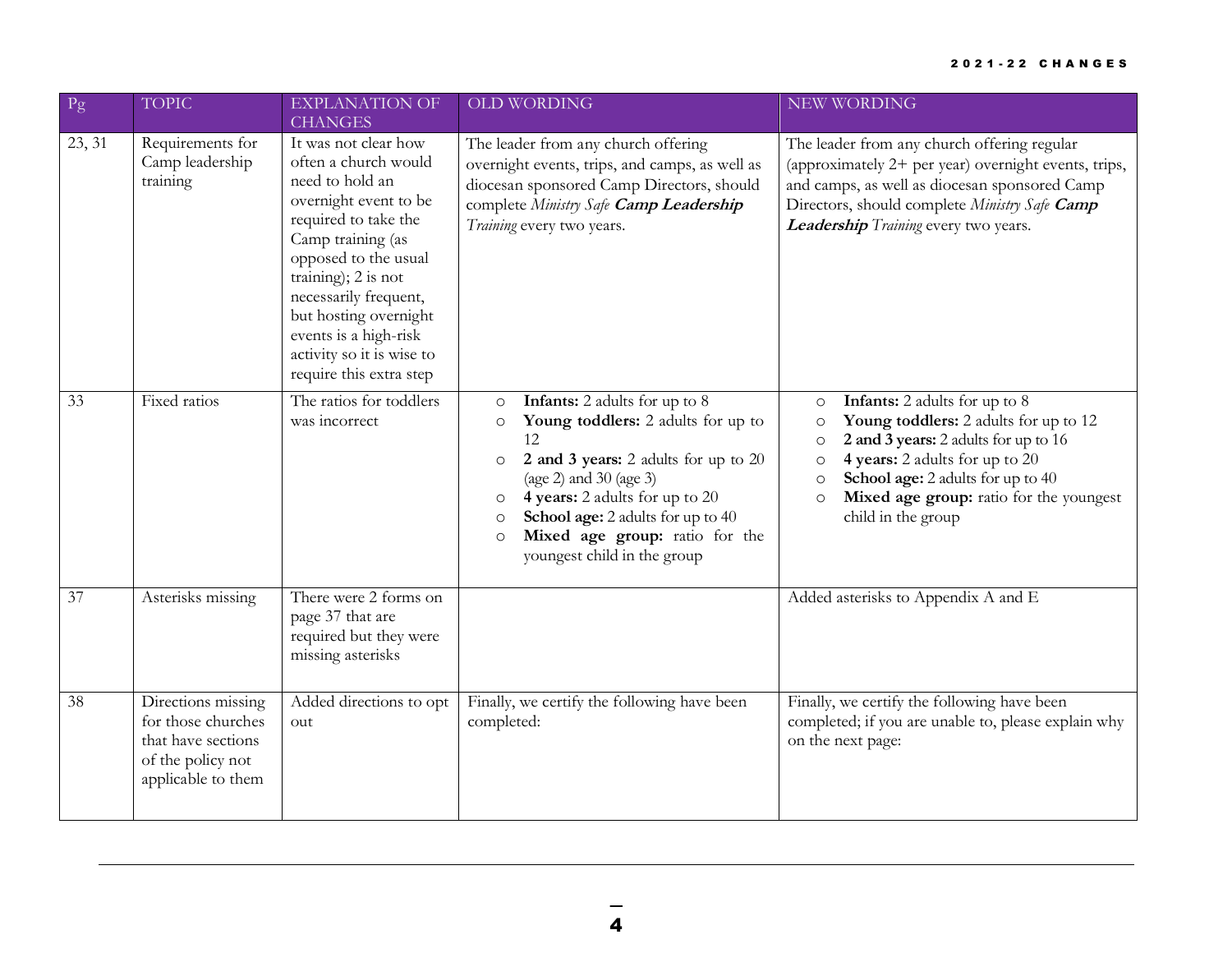## 2 0 2 1 - 2 2 C H A N G E S

| Pg        | <b>TOPIC</b>                                                | <b>EXPLANATION OF</b><br><b>CHANGES</b>                                                                                                                                                                                                                                | <b>OLD WORDING</b>                                                                                                                                                                                                                                                                                                                                                                    | NEW WORDING                                                                                                                                                                                                                                                                                                                                                                  |
|-----------|-------------------------------------------------------------|------------------------------------------------------------------------------------------------------------------------------------------------------------------------------------------------------------------------------------------------------------------------|---------------------------------------------------------------------------------------------------------------------------------------------------------------------------------------------------------------------------------------------------------------------------------------------------------------------------------------------------------------------------------------|------------------------------------------------------------------------------------------------------------------------------------------------------------------------------------------------------------------------------------------------------------------------------------------------------------------------------------------------------------------------------|
| 34        | Order of reporting<br>was unclear                           | There are 5 steps in the<br>reporting section and<br>reporting to authorities<br>was listed last; these<br>were not intended to be<br>in order, but to be<br>considered holistically;<br>the order has been<br>changed to reflect<br>reporting to authorities<br>first | (Paraphrase:)<br>Complaints regarding lay employees will<br>be reported to Rector<br>Show care to victim<br>2.<br>Complaints regarding lay employees of<br>3.<br>the diocese will be reported to bishop<br>Instructions on how to receive a<br>4.<br>disclosure statement from a child<br>including reporting to authorities<br>Reporting alleged abuse to state<br>5.<br>authorities | (Paraphrase:)<br>Instructions on how to receive a disclosure<br>1.<br>statement from a child including reporting to<br>authorities<br>Reporting alleged abuse to state authorities<br>2.<br>Complaints regarding lay employees will be<br>reported to Rector<br>Show care to victim<br>4.<br>Complaints regarding lay employees of the<br>diocese will be reported to bishop |
| 40        | Corrected location<br>of annual review in<br>our Canons     | Changed from Section F<br>to Section 4, per Jim<br>McCaslin                                                                                                                                                                                                            | These files will be reviewed as part of the<br>annual review as described in Canon XV<br>Section F.                                                                                                                                                                                                                                                                                   | These files will be reviewed as part of the annual<br>review as described in Canon XV Section 4.                                                                                                                                                                                                                                                                             |
| 41        | Clarity on wording<br>regarding Sample<br>Supervisory Plans | In Appendix C, the<br>policy offers an example<br>of a supervisory plan.<br>We reversed the order of<br>the sentences at the<br>beginning for clarity that<br>this was one type of<br>supervisory plan.                                                                | The Gulf Atlantic Diocese has provided<br>editable templates for a Supervisory Plan for an<br>on-site nursery at a local church. Each church<br>should devise specific supervisory plans for all<br>onsite and offsite programming that involves<br>youth and children of any age.                                                                                                    | Each church should devise specific supervisory plans<br>for all onsite and offsite programming that involves<br>youth and children of any age. The Gulf Atlantic<br>Diocese has provided editable templates for a<br>Supervisory Plan for an on-site nursery at a local<br>church as an example.                                                                             |
| 5, 17, 35 | Bishop<br>accountability and<br>support                     | In order to provide<br>accountability and<br>support for the Bishop,<br>all clergy accusations of<br>misconduct will be<br>shared with the Bishop,<br>the Chancellor, and the<br>President of the<br>Standing Committee.                                               |                                                                                                                                                                                                                                                                                                                                                                                       | If the complaint is against a member of the clergy, the<br>Bishop will notify the Chancellor and the President of<br>the Standing Committee in order to ensure<br>accountability.                                                                                                                                                                                            |